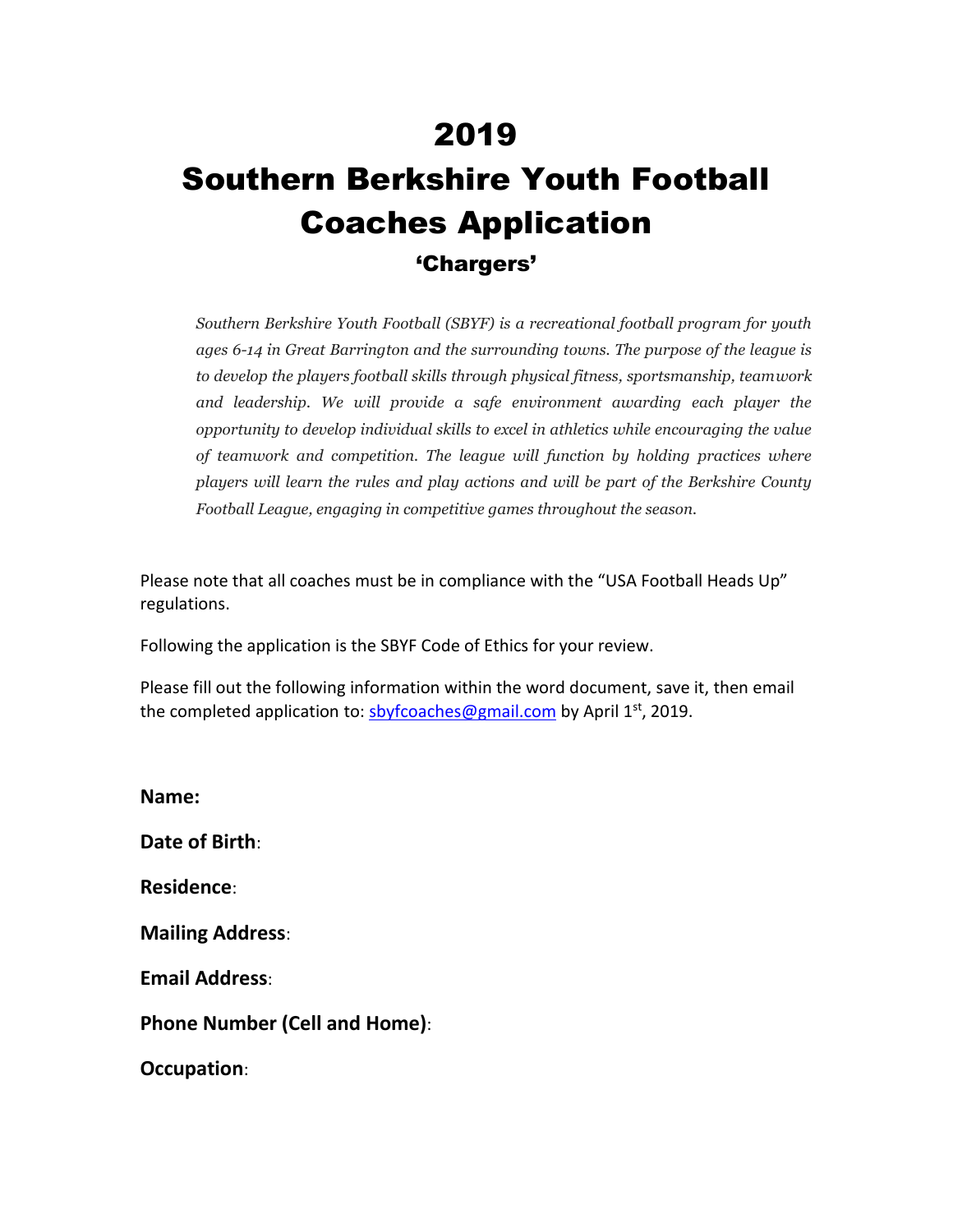**Will complete a CORI Check: (Y) (N)**

**Are you interested in being a head coach or assistant coach?**

**What Level would you like to help coach?** 

**What is your coaching experience?**

**Explain why you want to help coach?**

**Do you have a child playing this season and what Level?** 

**Would you accept an assistant coaching position if a HC position is not available?**

**What are the main points of your coaching philosophy? Please include your beliefs on: playing time, importance of winning, teaching character/life lessons and teaching the fundamentals of the game.**

**Describe your experience playing football. (League, school, dates. Etc)**

**Do you have any coaching certifications or training?**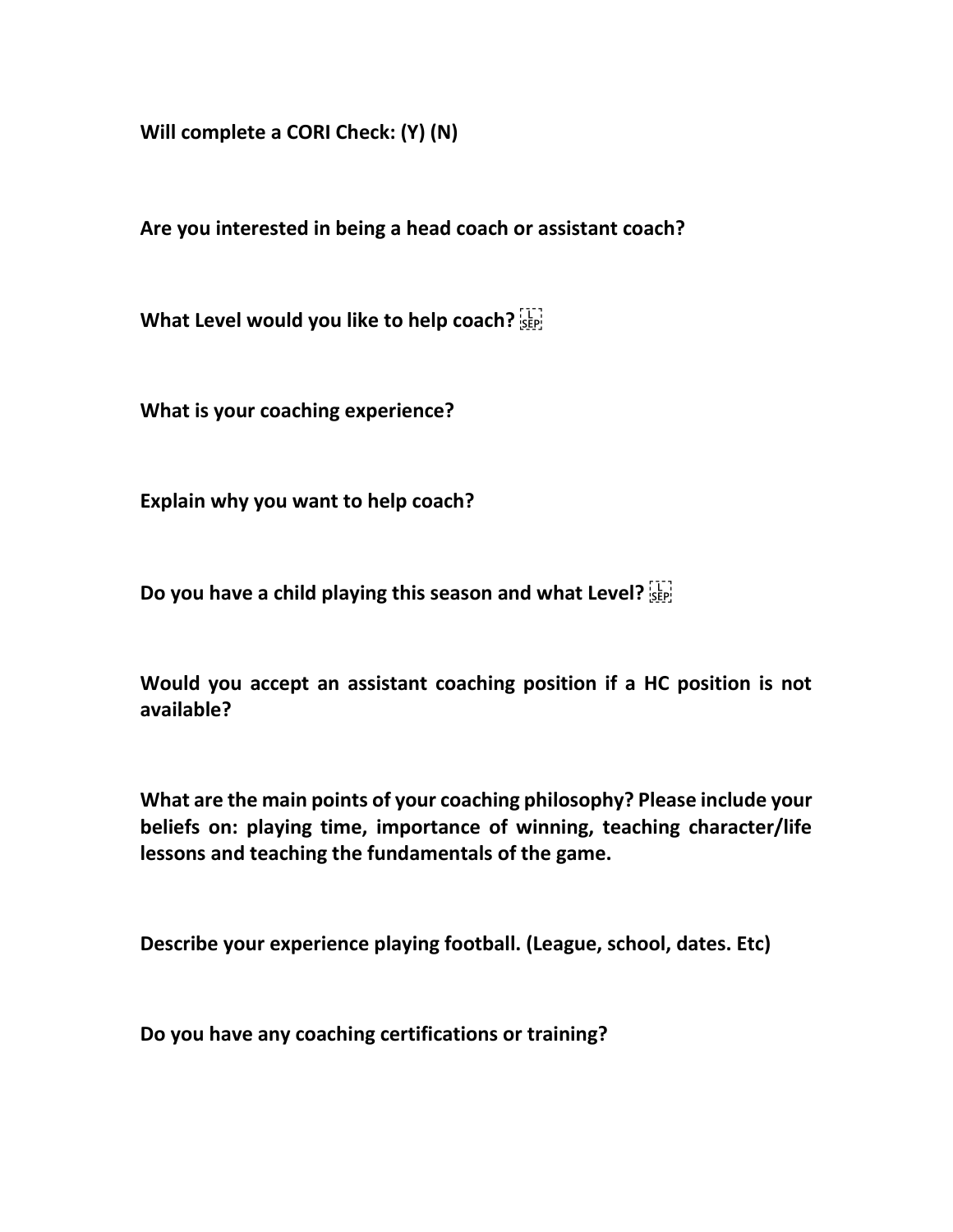**How will you evaluate your success or failure as a coach?**

## **Are you CPR or First Aid certified? If yes, when did you have the training?**

## **Remarks:**

SBYF Code of Ethics

1. The SBYF League depends upon mature, respected, dependable volunteers to work as managers, coaches, and in other leadership capacity for the good of the youngsters and the organization itself.

2. This Code of Ethics has been prepared and approved by the League to assist you to better understand your responsibility and privileges and to offer you suggestions which may help you carry this important task.

TREATMENT OF YOUNGSTERS ALL LEAGUE OFFICIALS, MANAGERS, AND COACHES MUST:

1. Be alert to the physical safety of players and spectators.

2. Be consistent in handling players and problems so that standards of conduct may be established.

3. Be willing to encourage rather than humiliate players in front of their teammates.

4. Properly condition the players to the extent that they can safely and adequately meet the physical demands of the sport. A thorough warm-up, for example, should precede each practice and game.

5. Be constantly alert to the opportunities which they have to help the players develop desirable habits and attitudes such as promptness, cooperation, self-discipline, sportsmanship, and fair play.

BEHAVIOR OF THE MANAGERS AND COACHES ALL LEAGUE OFFICIALS, MANAGERS, AND COACHES MUST:

1. Be conscious that they set a personal example for youth, both on and off the field.

2. Insist that sportsmanship be a major emphasis in the game.

3. Create an atmosphere of respect for authority, rules, game officials, etc.

4. Be dependable to the youth and the League.

5. Become familiar with and adhere to League rules as well as those of the game.

6. Not vocally interfere with or position themself so as to interfere with the playing of a game while a spectator.

RESPONSIBILITY TO LEAGUE OFFICIALS, MANAGERS, AND COACHES MUST

1. Notify the insurance agent representative or other delegated officer of injuries sustained by player leader personnel within 48 hours of such accident.